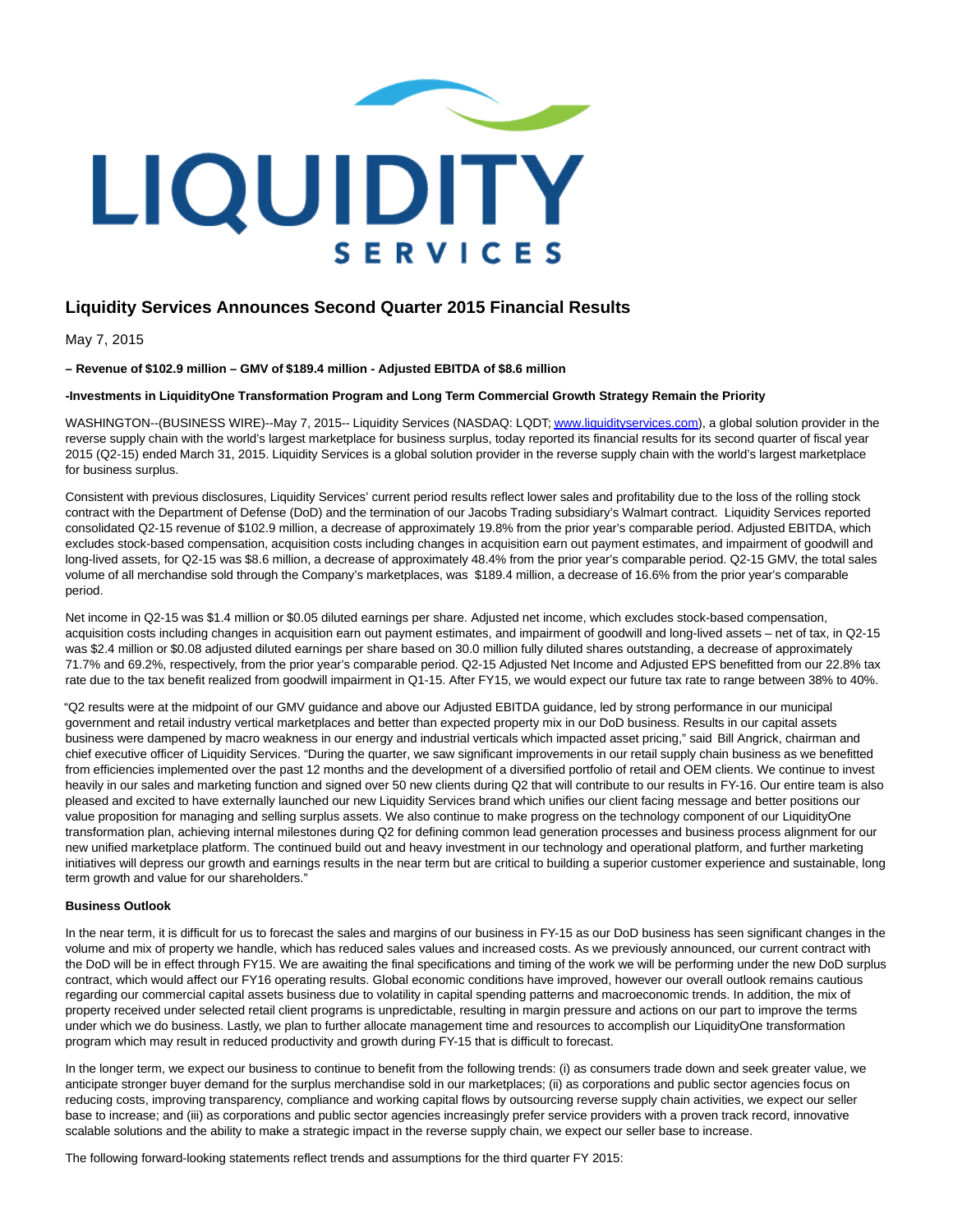- (i) stable commodity prices in our scrap business;
- (ii) stable average sales prices realized in our commercial capital assets marketplaces;
- (iii) improved margins in our commercial capital assets marketplaces;
- (iv) an effective income tax rate of 22.8%; and
- (v) improved operations and service levels in our retail goods marketplaces.

Our Scrap Contract with the Department of Defense includes an incentive feature, which can increase the amount of profit sharing distribution we receive from 23% up to 25%. Payments under this incentive feature are based on the amount of scrap we sell for the DoD to small businesses during the preceding 12 months as of June 30<sup>th</sup> of each year. We are eligible to receive this incentive in each year of the term of the Scrap Contract and have assumed for purposes of providing guidance regarding our projected financial results for third quarter of fiscal year 2015 that we will again receive this incentive payment.

GMV – We expect GMV for Q3-15 to range from \$175 million to \$200 million.

Adjusted EBITDA –We expect Adjusted EBITDA for Q3-15 to range from \$4.0 million to \$6.0 million.

Adjusted Diluted EPS – We estimate Adjusted Earnings Per Diluted Share for Q3-15 to range from \$0.05 to \$0.10. This guidance assumes that we have an average fully diluted number of shares outstanding for the quarter of 30.2 million, and that we will not repurchase shares with the approximately \$5.1 million yet to be expended under the share repurchase program.

Our third quarter guidance adjusts EBITDA and Diluted EPS for stock based compensation costs, which we estimate to be approximately \$3.5 million to \$4.0 million. These stock based compensation costs are consistent with fiscal year 2014.

#### **Key Q2-FY15 Operating Metrics**

Registered Buyers — At the end of Q2-15, registered buyers totaled approximately 2,688,000, representing a 6.5% increase over the approximately 2,524,000 registered buyers at the end of Q2-14.

Auction Participants — Auction participants, defined as registered buyers who have bid in an auction during the period (a registered buyer who bids in more than one auction is counted as an auction participant in each auction in which he or she bids), decreased to approximately 640,000 in Q2-15, an approximately 3.8% decrease over the approximately 665,000 auction participants in Q2-14.

Completed Transactions — Completed transactions increased to approximately 146,000, an approximately 10.6% increase for Q2-15 from the approximately 132,000 completed transactions in Q2-14.

GMV and Revenue Mix —The table below summarizes GMV and revenue by pricing model.

## GMV Mix

Purchase Model:

|                             | $Q2 - 15$ | Q <sub>2</sub> -14 |
|-----------------------------|-----------|--------------------|
| Profit-Sharing Model:       |           |                    |
| <b>Scrap Contract</b>       | 8.0%      | 7.2%               |
| <b>Total Profit Sharing</b> | 8.0%      | 7.2%               |
| <b>Consignment Model:</b>   |           |                    |
| GovDeals                    | 23.8%     | 17.1%              |
| Commercial                  | 31.8%     | 35.6%              |
| <b>Total Consignment</b>    | 55.6%     | 52.7%              |
| Purchase Model:             |           |                    |
| Commercial                  | 22.3%     | 23.1%              |
| <b>Surplus Contract</b>     | 14.1%     | 17.0%              |
| <b>Total Purchase</b>       | 36.4%     | 40.1%              |
|                             |           |                    |
| Total                       | 100.0%    | 100.0%             |
| Revenue Mix                 |           |                    |
|                             | $Q2 - 15$ | Q <sub>2</sub> -14 |
| Profit-Sharing Model:       |           |                    |
| <b>Scrap Contract</b>       | 14.7%     | 12.8%              |
| <b>Total Profit Sharing</b> | 14.7%     | 12.8%              |
| Consignment Model:          |           |                    |
| GovDeals                    | 4.5%      | 3.2%               |
| Commercial                  | 10.0%     | 11.0%              |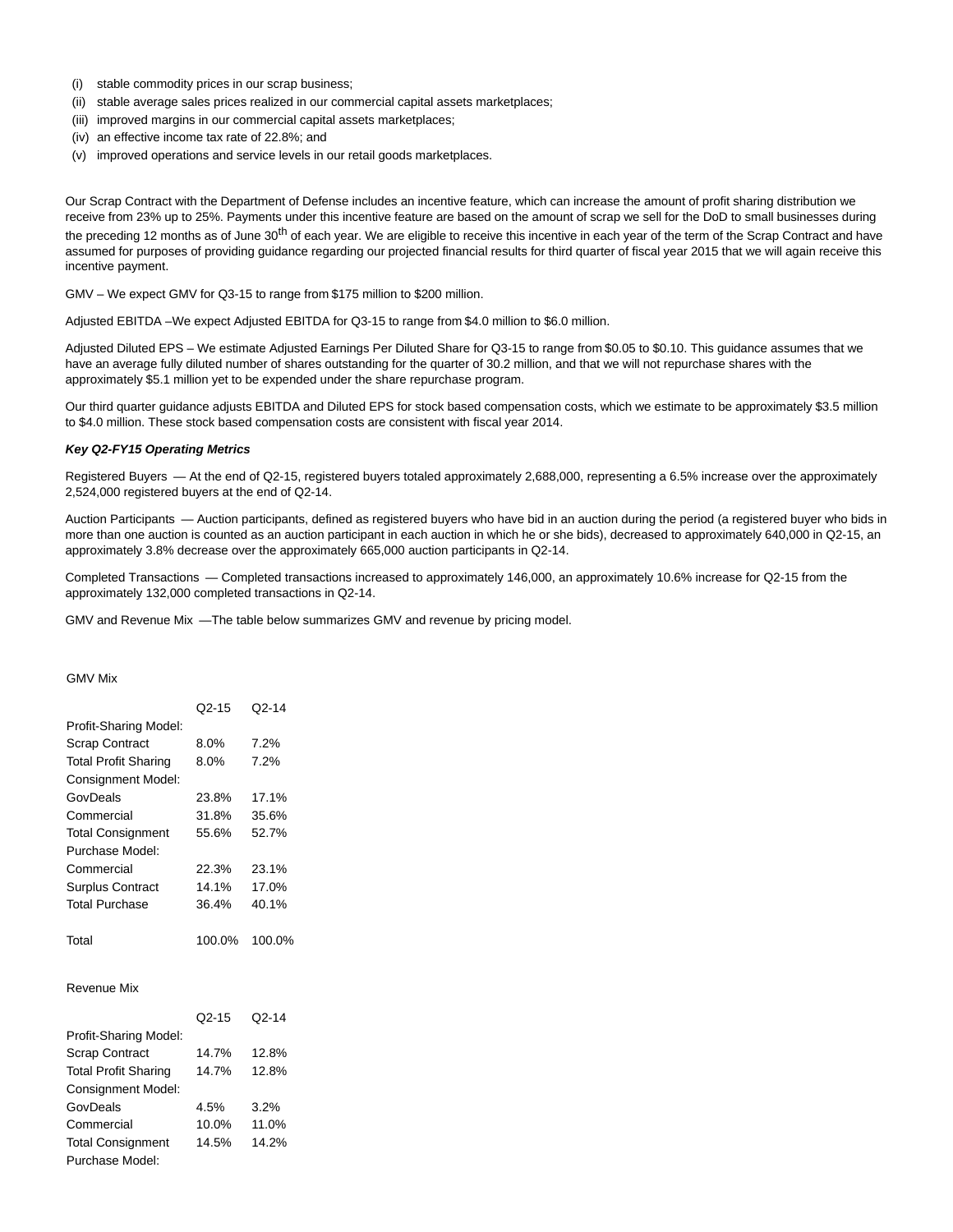| Commercial              | 40.2%  | 37.3%  |
|-------------------------|--------|--------|
| <b>Surplus Contract</b> | 26.0%  | 30.1%  |
| <b>Total Purchase</b>   | 66.2%  | 67.4%  |
| Other                   | 4.6%   | 5.6%   |
| Total                   | 100.0% | 100.0% |

### **Liquidity Services**

### **Reconciliation of GAAP to Non-GAAP Measures**

EBITDA and Adjusted EBITDA. EBITDA is a supplemental non-GAAP financial measure and is equal to net income (loss) plus interest and other expense, net; provision (benefit) for income taxes; amortization of contract intangibles; and depreciation and amortization. Our definition of Adjusted EBITDA differs from EBITDA because we further adjust EBITDA for stock based compensation expense, acquisition costs including changes in earn out estimates, and impairment of goodwill and long-lived assets.

|                                                                                                       | <b>Three Months</b> | Ended March 31, | <b>Six Months</b><br>Ended March 31, |          |
|-------------------------------------------------------------------------------------------------------|---------------------|-----------------|--------------------------------------|----------|
|                                                                                                       | 2015                | 2014            | 2015                                 | 2014     |
|                                                                                                       | (In thousands)      |                 |                                      |          |
|                                                                                                       | (unaudited)         |                 |                                      |          |
| Net income (loss)                                                                                     | \$1,381             | \$5,631         | \$(62,735)                           | \$12,724 |
| Interest and other expense, net                                                                       | 39                  | 79              | 77                                   | 100      |
| Provision (benefit) for income taxes                                                                  | 2,391               | 3,753           | (18,527)                             | 8,482    |
| Amortization of contract intangibles                                                                  | $\hspace{0.05cm}$   | 2,272           | 1,211                                | 4,679    |
| Depreciation and amortization                                                                         | 1,994               | 1,973           | 3,986                                | 3,977    |
| <b>EBITDA</b>                                                                                         | 5,805               | 13,708          | (75,988)                             | 29,962   |
| Stock compensation expense                                                                            | 2,810               | 2,908           | 5,412                                | 6,567    |
| Acquisition costs and related fair value adjustments and impairment of goodwill and long-lived assets |                     | 85              | 96,238                               | 180      |
| <b>Adjusted EBITDA</b>                                                                                | \$8,615             | \$16,701        | \$25,662                             | \$36,709 |

Adjusted Net Income and Adjusted Basic and Diluted Earnings Per Share. Adjusted net income is a supplemental non-GAAP financial measure and is equal to net income (loss) plus tax effected stock compensation expense, amortization of contract-related intangible assets associated with the Jacobs Trading acquisition, acquisition costs including changes in earn out estimates, and impairment of goodwill and long-lived assets. Adjusted basic and diluted earnings per share are determined using Adjusted Net Income. Q2 Adjusted Net Income and Adjusted EPS benefitted from our 22.8% tax rate due to the tax benefit realized from goodwill impairment. We expect our future tax rate to range between 38% to 40%.

|                                                   |                                                           | Three Months Ended March 31, |              | Six Months Ended March 31, |  |  |  |  |
|---------------------------------------------------|-----------------------------------------------------------|------------------------------|--------------|----------------------------|--|--|--|--|
|                                                   | 2015                                                      | 2014                         | 2015         | 2014                       |  |  |  |  |
|                                                   | (Unaudited) (Dollars in thousands, except per share data) |                              |              |                            |  |  |  |  |
| Net income                                        | \$1,381                                                   | \$5,631                      | \$ (62, 735) | \$12,724                   |  |  |  |  |
| Stock compensation expense (net of tax)           | 1,029                                                     | 1,745                        | 4,178        | 3,940                      |  |  |  |  |
| Amortization of contract intangibles (net of tax) |                                                           | 1,090                        | 935          | 2,180                      |  |  |  |  |
| Acquisition costs (net of tax)                    |                                                           | 51                           | 74,296       | 108                        |  |  |  |  |
| Adjusted net income                               | \$2,410                                                   | \$8,517                      | \$16,674     | \$18,952                   |  |  |  |  |
| Adjusted basic earnings per common share          | \$0.08                                                    | \$0.26                       | \$0.56       | \$0.59                     |  |  |  |  |
| Adjusted diluted earnings per common share        | \$0.08                                                    | \$0.26                       | \$0.56       | \$0.58                     |  |  |  |  |
| Basic weighted average shares outstanding         | 29,998,324                                                | 32,231,011                   | 29,957,298   | 31,187,038                 |  |  |  |  |
| Diluted weighted average shares outstanding       | 29,988,324                                                | 32,321,482                   | 29,957,298   | 32,489,776                 |  |  |  |  |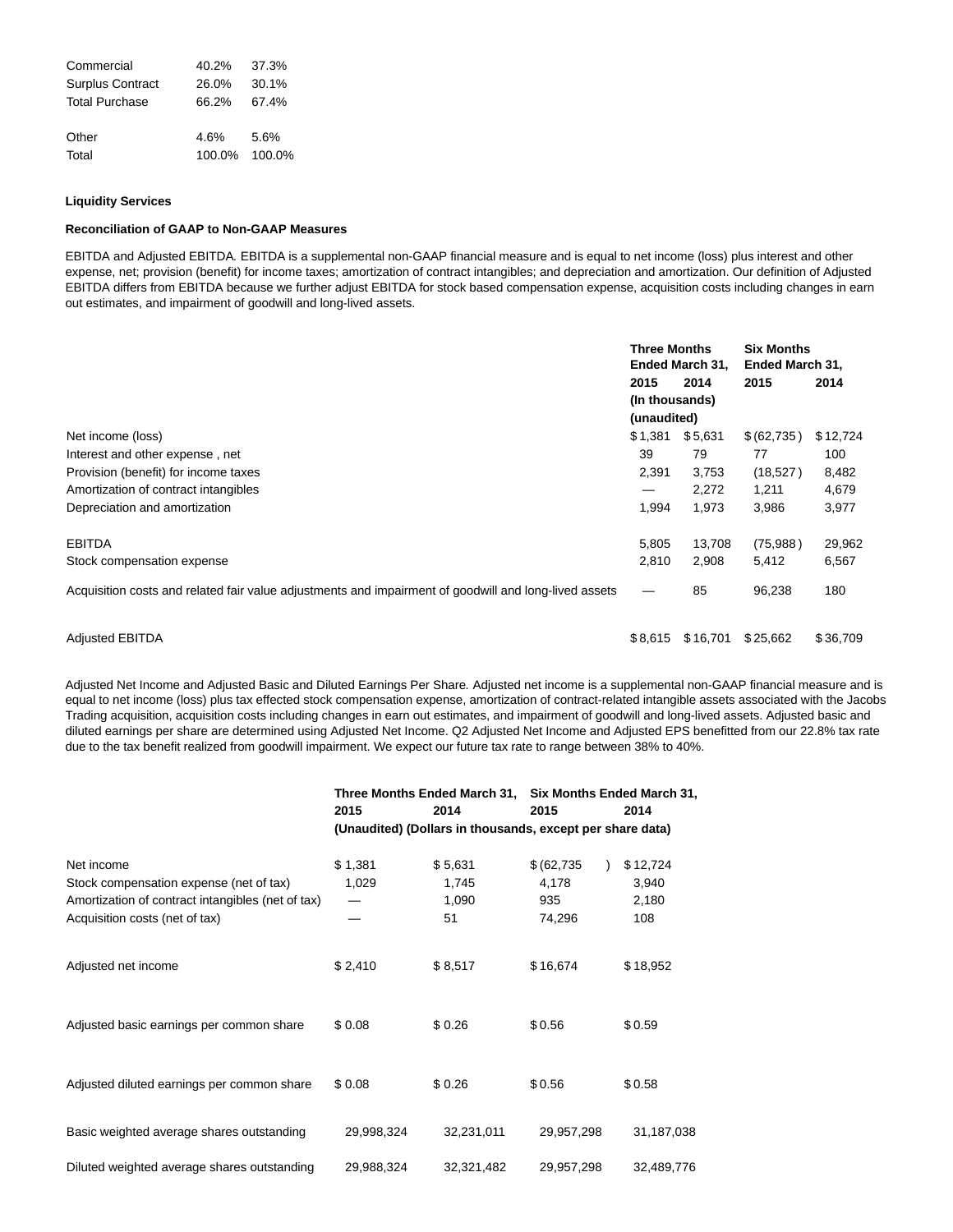### **Conference Call**

The Company will host a conference call to discuss the second quarter fiscal year 2015 results at 10:30 a.m. Eastern Time today. Investors and other interested parties may access the teleconference by dialing 800-237-9752 or 617-847-8706 and providing the participant pass code 46867722. A live web cast of the conference call will be provided on the Company's investor relations website a[t http://investors.liquidityservices.com.](http://cts.businesswire.com/ct/CT?id=smartlink&url=http%3A%2F%2Finvestors.liquidityservices.com&esheet=51097465&newsitemid=20150507005206&lan=en-US&anchor=http%3A%2F%2Finvestors.liquidityservices.com&index=2&md5=6de65fa0fdb8fee6239fbc5ff4b97948) An archive of the web cast will be available on the Company's website until May 7, 2016 at 11:59 p.m. ET. An audio replay of the teleconference will also be available until May 14, 2015 at 11:59 p.m. ET. To listen to the replay, dial 888-286-8010 or 617-801-6888 and provide pass code 24271858. Both replays will be available starting at 2:30 p.m. ET on the day of the call.

#### **Non-GAAP Measures**

To supplement our consolidated financial statements presented in accordance with GAAP, we use certain non-GAAP measures of certain components of financial performance. These non-GAAP measures include earnings before interest, taxes, depreciation and amortization (EBITDA), Adjusted EBITDA, Adjusted Net Income and Adjusted Earnings Per Share. These non-GAAP measures are provided to enhance investors' overall understanding of our current financial performance and prospects for the future. We use EBITDA and Adjusted EBITDA: (a) as measurements of operating performance because they assist us in comparing our operating performance on a consistent basis as they do not reflect the impact of items not directly resulting from our core operations; (b) for planning purposes, including the preparation of our internal annual operating budget; (c) to allocate resources to enhance the financial performance of our business; (d) to evaluate the effectiveness of our operational strategies; and (e) to evaluate our capacity to fund capital expenditures and expand our business.

We believe these non-GAAP measures provide useful information to both management and investors by excluding certain expenses that may not be indicative of our core operating measures. In addition, because we have historically reported certain non-GAAP measures to investors, we believe the inclusion of non-GAAP measures provides consistency in our financial reporting. These measures should be considered in addition to financial information prepared in accordance with generally accepted accounting principles, but should not be considered a substitute for, or superior to, GAAP results. A reconciliation of all historical non-GAAP measures included in this press release, to the most directly comparable GAAP measures, may be found in the financial tables included in this press release.

#### **Supplemental Operating Data**

To supplement our consolidated financial statements presented in accordance with GAAP, we use certain supplemental operating data as a measure of certain components of operating performance. We review GMV because it provides a measure of the volume of goods being sold in our marketplaces and thus the activity of those marketplaces. GMV and our other supplemental operating data, including registered buyers, auction participants and completed transactions, also provide a means to evaluate the effectiveness of investments that we have made and continue to make in the areas of customer support, value-added services, product development, sales and marketing and operations. Therefore, we believe this supplemental operating data provides useful information to both management and investors. In addition, because we have historically reported certain supplemental operating data to investors, we believe the inclusion of this supplemental operating data provides consistency in our financial reporting. This data should be considered in addition to financial information prepared in accordance with generally accepted accounting principles, but should not be considered a substitute for, or superior to, GAAP results.

#### **Forward-Looking Statements**

This document contains forward-looking statements made pursuant to the Private Securities Litigation Reform Act of 1995. These statements are only predictions. The outcome of the events described in these forward-looking statements is subject to known and unknown risks, uncertainties and other factors that may cause our actual results, levels of activity, performance or achievements to differ materially from any future results, levels of activity, performance or achievements expressed or implied by these forward-looking statements. These statements include, but are not limited to, statements regarding the Company's business outlook, plans to increase investments in technology infrastructure, our proprietary e-commerce marketplace platform, product development and marketing initiatives, the supply and mix of inventory under the DoD Surplus Contract, expected future effective tax rates, and trends and assumptions about future periods, including the third quarter FY 2015 and the full year FY 2015. You can identify forward-looking statements by terminology such as "may," "will," "should," "could," "would," "expects," "intends," "plans," "anticipates," "believes," "estimates," "predicts," "potential," "continues" or the negative of these terms or other comparable terminology. Although we believe that the expectations reflected in the forward-looking statements are reasonable, we cannot guarantee future results, levels of activity, performance or achievements.

There are a number of risks and uncertainties that could cause our actual results to differ materially from the forward-looking statements contained in this document. Important factors that could cause our actual results to differ materially from those expressed as forward-looking statements are set forth in our filings with the SEC from time to time, and include, among others, our dependence on our contracts with the DoD for a significant portion of our revenue and profitability; our ability to successfully expand the supply of merchandise available for sale on our online marketplaces; our ability to attract and retain active professional buyers to purchase this merchandise; the timing and success of upgrades to our technology infrastructure; our ability to successfully complete the integration of any acquired companies into our existing operations and our ability to realize any anticipated benefits of these or other acquisitions; the success of our business realignment and *LiquidityOne* integration and enhancement initiative. There may be other factors of which we are currently unaware or deem immaterial that may cause our actual results to differ materially from the forward-looking statements.

All forward-looking statements attributable to us or persons acting on our behalf apply only as of the date of this document and are expressly qualified in their entirety by the cautionary statements included in this document. Except as may be required by law, we undertake no obligation to publicly update or revise any forward-looking statement to reflect events or circumstances occurring after the date of this document or to reflect the occurrence of unanticipated events.

## **About Liquidity Services**

Liquidity Services is a global solution provider in the reverse supply chain with the world's largest marketplace for business surplus. We partner with global Fortune 1000 corporations, middle market companies, and government agencies to intelligently transform surplus assets and inventory from a burden into a liquid opportunity that fuels the achievement of strategic goals. Our superior service, unmatched scale, and ability to deliver results enable us to forge trusted, long-term relationships with over 7,000 clients worldwide. With approximately \$1 billion in annual sales proceeds, and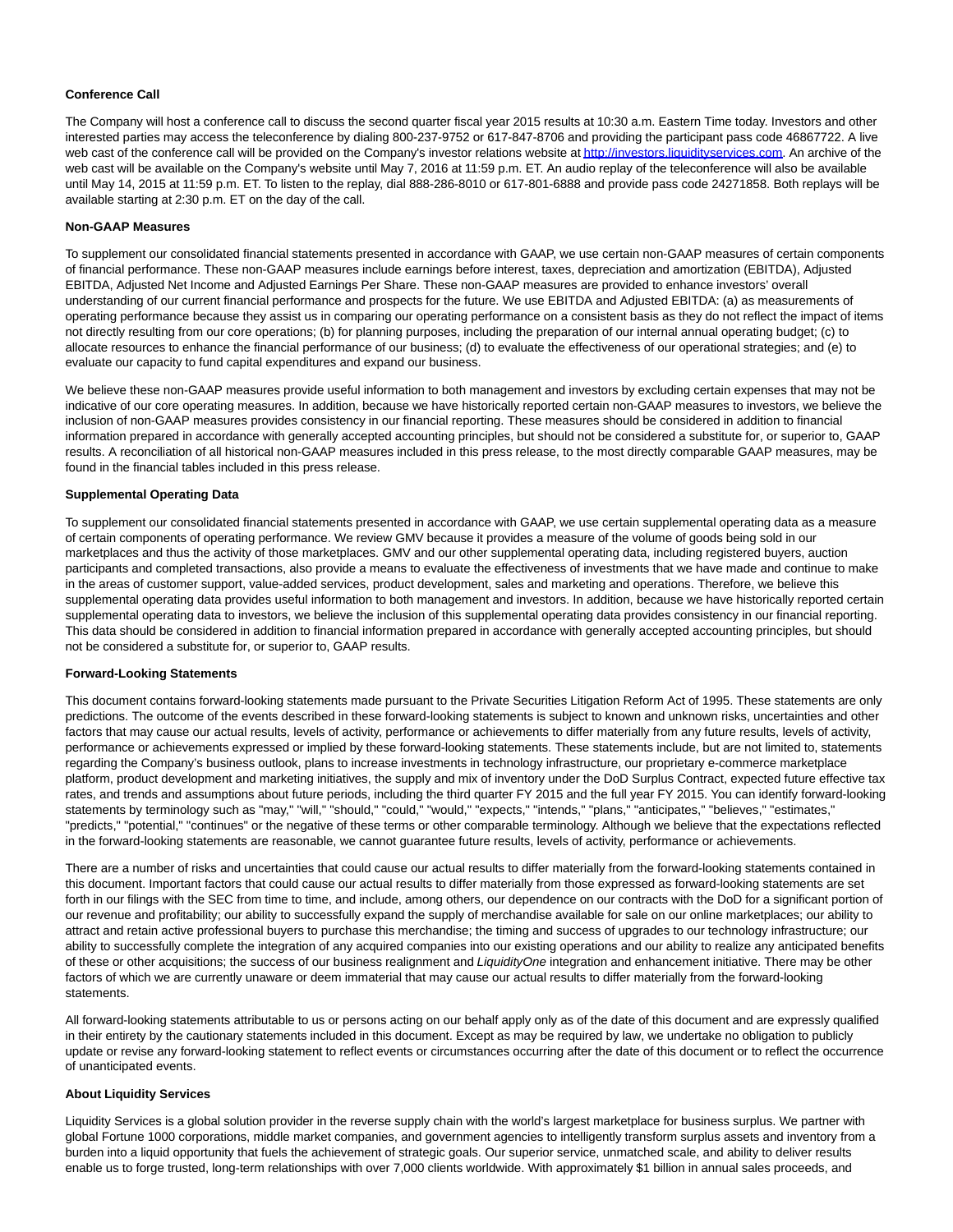nearly 3 million buyers in almost 200 countries and territories, we are the proven leader in delivering smart surplus solutions. Let us build a better future for your surplus. Visit us a[t www.LiquidityServices.com.](http://cts.businesswire.com/ct/CT?id=smartlink&url=http%3A%2F%2Fwww.LiquidityServices.com&esheet=51097465&newsitemid=20150507005206&lan=en-US&anchor=www.LiquidityServices.com&index=3&md5=8453c3af1412bcd39745f5a994ddc642)

## **Liquidity Services, Inc. and Subsidiaries**

## **Consolidated Balance Sheets**

**(Dollars in Thousands)**

|                                                                                                                                                                                               | March 31,   | September<br>30.          |
|-----------------------------------------------------------------------------------------------------------------------------------------------------------------------------------------------|-------------|---------------------------|
|                                                                                                                                                                                               | 2015        | 2014                      |
| Assets                                                                                                                                                                                        | (Unaudited) |                           |
| Current assets:                                                                                                                                                                               |             |                           |
| Cash and cash equivalents                                                                                                                                                                     | \$86,231    | \$62,598                  |
| Accounts receivable, net of allowance for doubtful accounts of \$2,247 and \$1,042 at March 31, 2015 and September<br>30, 2014, respectively                                                  | 14,525      | 21,688                    |
| Inventory                                                                                                                                                                                     | 51,695      | 78,478                    |
| Prepaid and deferred taxes                                                                                                                                                                    | 15,679      | 16,777                    |
| Prepaid expenses and other current assets                                                                                                                                                     | 4,774       | 5,156                     |
| Total current assets                                                                                                                                                                          | 172,904     | 184,697                   |
| Property and equipment, net                                                                                                                                                                   | 14,327      | 12,283                    |
| Intangible assets, net                                                                                                                                                                        | 3,812       | 17,099                    |
| Goodwill                                                                                                                                                                                      | 121,835     | 209,656                   |
| Deferred long-term tax assets                                                                                                                                                                 | 28,305      | 6,160                     |
| Other assets                                                                                                                                                                                  | 2,022       | 1,823                     |
| <b>Total assets</b>                                                                                                                                                                           | \$343,205   | \$431,718                 |
| Liabilities and stockholders' equity                                                                                                                                                          |             |                           |
| Current liabilities:                                                                                                                                                                          |             |                           |
| Accounts payable                                                                                                                                                                              | \$15,686    | \$15,994                  |
| Accrued expenses and other current liabilities                                                                                                                                                | 28,094      | 44,484                    |
| Profit-sharing distributions payable                                                                                                                                                          | 5,025       | 4,740                     |
| Customer payables                                                                                                                                                                             | 30,695      | 41,544                    |
| <b>Total current liabilities</b>                                                                                                                                                              | 79,500      | 106,762                   |
| Deferred taxes and other long-term liabilities                                                                                                                                                | 6,986       | 7,973                     |
| <b>Total liabilities</b>                                                                                                                                                                      | 86,486      | 114,735                   |
| Stockholders' equity:                                                                                                                                                                         |             |                           |
| Common stock, \$0.001 par value; 120,000,000 shares authorized; 29,994,582 shares issued and outstanding at<br>March 31, 2015; 29,668,150 shares issued and outstanding at September 30, 2014 | 29          | 28                        |
| Additional paid-in capital                                                                                                                                                                    | 210,287     | 204,704                   |
| Accumulated other comprehensive loss                                                                                                                                                          | (6, 564)    | (3, 451)<br>$\rightarrow$ |
| Retained earnings                                                                                                                                                                             | 52,967      | 115,702                   |
| Total stockholders' equity                                                                                                                                                                    | 256,719     | \$316,983                 |
| Total liabilities and stockholders' equity                                                                                                                                                    | \$343,205   | \$431,718                 |
|                                                                                                                                                                                               |             |                           |

## **Liquidity Services, Inc. and Subsidiaries**

### **Unaudited Consolidated Statements of Operations**

**(Dollars in Thousands, Except Share and Per Share Data)**

|                        | <b>Three Months Ended March</b><br>31, |                     | Six Months Ended March 31, |                     |  |  |
|------------------------|----------------------------------------|---------------------|----------------------------|---------------------|--|--|
|                        | 2015                                   | 2014                | 2015                       | 2014                |  |  |
| Revenue<br>Fee revenue | \$83,286<br>19,657                     | \$102,920<br>25,409 | \$181.449<br>46,637        | \$196,390<br>53,887 |  |  |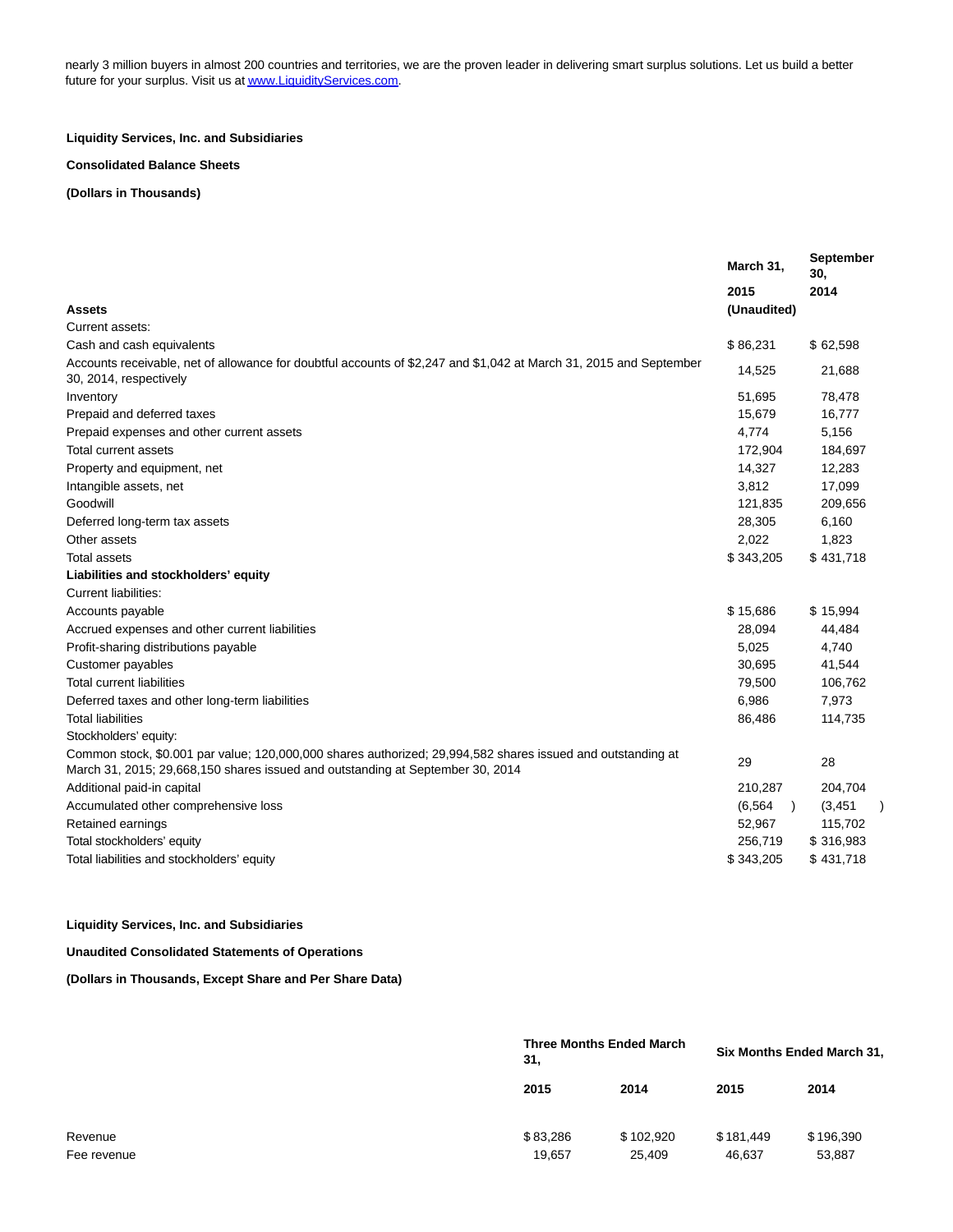| Total revenue                                                                                            | 102,943    | 128,329    | 228,086      | 250,277    |
|----------------------------------------------------------------------------------------------------------|------------|------------|--------------|------------|
| Costs and expenses:                                                                                      |            |            |              |            |
| Cost of goods sold (excluding amortization)                                                              | 42,661     | 54,273     | 96,976       | 101,983    |
| Profit-sharing distributions                                                                             | 7,558      | 8,299      | 17,150       | 18,429     |
| Technology and operations                                                                                | 24,747     | 29,070     | 51,625       | 54,691     |
| Sales and marketing                                                                                      | 10,798     | 10,459     | 21,183       | 20,290     |
| General and administrative                                                                               | 11,374     | 12,435     | 20,902       | 24,742     |
| Amortization of contract intangibles                                                                     |            | 2,272      | 1,211        | 4,679      |
| Depreciation and amortization                                                                            | 1,994      | 1,973      | 3,986        | 3,977      |
| Acquisition costs and related fair value adjustments and impairment of goodwill<br>and long-lived assets |            | 85         | 96,238       | 180        |
| Total costs and expenses                                                                                 | 99,132     | 118,866    | 309,271      | 228,971    |
| Income (loss) from operations                                                                            | 3,811      | 9,463      | (81, 185)    | 21,306     |
| Interest and other expense, net                                                                          | (39)       | (79)       | (77)         | (100)      |
| Income (loss) before provision for income taxes                                                          | 3,772      | 9,384      | (81, 262)    | 21,206     |
| (Provision) benefit for income taxes                                                                     | (2, 391)   | (3,753)    | 18,527       | (8, 482)   |
| Net income (loss)                                                                                        | \$1,381    | \$5,631    | \$ (62, 735) | \$12,724   |
| Basic earnings (loss) per common share                                                                   | \$0.05     | \$0.17     | \$ (2.09)    | \$0.39     |
| Diluted earnings (loss) per common share                                                                 | \$0.05     | \$0.17     | \$ (2.09)    | \$0.39     |
| Basic weighted average shares outstanding                                                                | 29,988,324 | 32,231,011 | 29,957,298   | 32,187,038 |
| Diluted weighted average shares outstanding                                                              | 29,988,324 | 32,321,482 | 29,957,298   | 32,489,776 |

## **Liquidity Services, Inc. and Subsidiaries**

## **Unaudited Consolidated Statements of Cash Flows**

## **(Dollars In Thousands)**

|                                                                                   | Three Months Ended March 31, Six Months Ended March 31, |  |           |  |              |  |           |  |
|-----------------------------------------------------------------------------------|---------------------------------------------------------|--|-----------|--|--------------|--|-----------|--|
|                                                                                   | 2015                                                    |  | 2014      |  | 2015         |  | 2014      |  |
| <b>Operating activities</b>                                                       |                                                         |  |           |  |              |  |           |  |
| Net income                                                                        | \$1,381                                                 |  | \$5,631   |  | \$ (62, 735) |  | \$12,724  |  |
| Adjustments to reconcile net income to net cash provided by operating activities: |                                                         |  |           |  |              |  |           |  |
| Depreciation and amortization                                                     | 1,994                                                   |  | 4,244     |  | 5,197        |  | 8,655     |  |
| Stock compensation expense                                                        | 2,810                                                   |  | 2,908     |  | 5,412        |  | 6,567     |  |
| Benefit (provision) for inventory allowance                                       | (2, 415)                                                |  |           |  | (2, 463)     |  | 291       |  |
| Provision for doubtful accounts                                                   | 1,084                                                   |  | 148       |  | 1,205        |  | 91        |  |
| Deferred tax benefit                                                              |                                                         |  |           |  | (22, 145)    |  |           |  |
| Impairment of goodwill and long-lived assets                                      |                                                         |  |           |  | 96,238       |  |           |  |
| Incremental tax (loss) benefit from exercise of common stock options              | 98                                                      |  | (414)     |  | (65)         |  | (3,296)   |  |
| Changes in operating assets and liabilities:                                      |                                                         |  |           |  |              |  |           |  |
| Accounts receivable                                                               | 4,610                                                   |  | 1,364     |  | 5,957        |  | (3.096)   |  |
| Inventory                                                                         | 21,108                                                  |  | (35, 869) |  | 29,246       |  | (42, 670) |  |
| Prepaid and deferred taxes                                                        | 874                                                     |  | (8, 136)  |  | 1,164        |  | (7,750)   |  |
| Prepaid expenses and other assets                                                 | (476)                                                   |  | (1, 484)  |  | 182          |  | 1,305     |  |
| Accounts payable                                                                  | 551                                                     |  | 1,308     |  | (308)        |  | 5,358     |  |
| Accrued expenses and other                                                        | (8, 856)                                                |  | 32,224    |  | (16, 390)    |  | 29,543    |  |
| Profit-sharing distributions payable                                              | 677                                                     |  | 178       |  | 285          |  | 337       |  |
| Customer payables                                                                 | (7,034)                                                 |  | 2,380     |  | (10, 849)    |  | 2,619     |  |
| Acquisition earn out payables                                                     |                                                         |  | 86        |  |              |  | 175       |  |
| Other liabilities                                                                 | (526)                                                   |  | (453)     |  | (987)        |  | (1,796)   |  |
| Net cash provided by operating activities                                         | 15,880                                                  |  | 4,115     |  | 28,944       |  | 9,057     |  |
| <b>Investing activities</b>                                                       |                                                         |  |           |  |              |  |           |  |